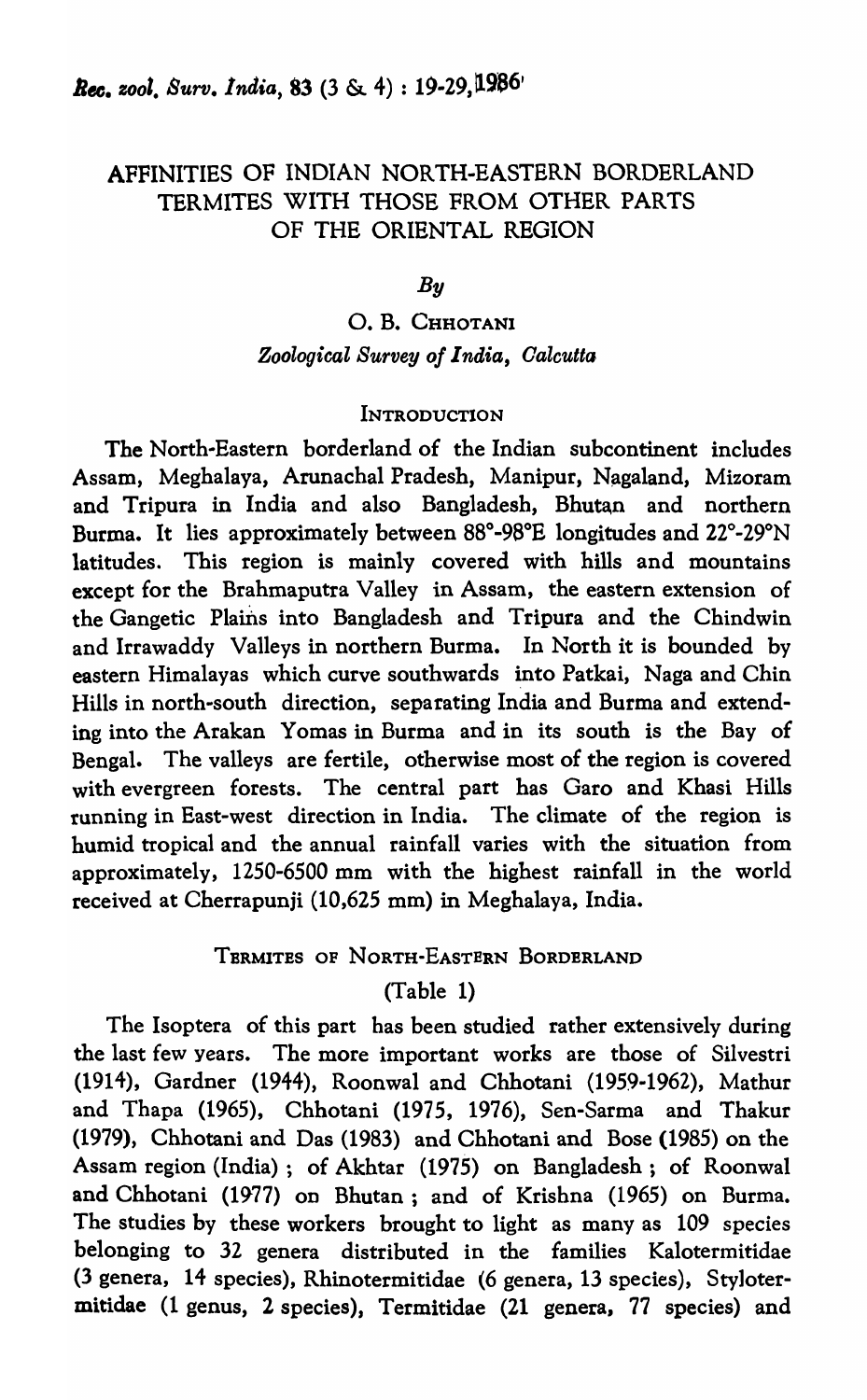| Genus |                                              | No. of species   |                         |                                                |                         |                  |                      |                                               |                |           |         |                                               |                                    |
|-------|----------------------------------------------|------------------|-------------------------|------------------------------------------------|-------------------------|------------------|----------------------|-----------------------------------------------|----------------|-----------|---------|-----------------------------------------------|------------------------------------|
|       |                                              | Total            | Endemic                 | Common with other parts of Indian<br>subregion |                         |                  |                      | Common with other parts of Oriental<br>region |                |           |         |                                               | Remarks                            |
|       |                                              |                  |                         | Indian<br>subregion                            |                         | Eastern N-W Belt | Andaman<br>& Nicobar | Southern                                      | Oriental Indo- | subregion | Chinese | Malayan<br>region Chinese subregion subregion |                                    |
|       |                                              | $\mathbf{1}$     | $\boldsymbol{2}$        | $\bf{3}$                                       | $\overline{\mathbf{4}}$ | 5                | 6                    | 7                                             | 8              | 9         | 10      | 11                                            | 12                                 |
|       | Fam. Kalotermitidae                          |                  |                         |                                                |                         |                  |                      |                                               |                |           |         |                                               |                                    |
|       | 1. Neotermes                                 | 6                | $\overline{\mathbf{4}}$ |                                                |                         | 1                |                      | 1                                             |                |           |         |                                               |                                    |
|       | 2. Glyptotermes                              | 6                | $\bf 5$                 |                                                |                         |                  |                      | $\mathbf{1}$                                  |                |           |         |                                               |                                    |
|       | 3. Cryptotermes                              | $\boldsymbol{2}$ |                         | $1*$                                           |                         |                  |                      |                                               | $1^*$          |           |         |                                               | *Also occur<br>in other<br>regions |
|       | Fam. Rhinotermitidae                         |                  |                         |                                                |                         |                  |                      |                                               |                |           |         |                                               |                                    |
|       | 4. Coptotermes                               | 4                | 1                       | 1                                              | $\mathbf{1}$            |                  |                      |                                               |                |           |         |                                               |                                    |
|       | 5. Heteroterwas                              | 1                | --                      | $\mathbf{1}$                                   |                         |                  |                      |                                               |                |           |         |                                               |                                    |
|       | 6. Reticulitermes                            | 4                | $\bf{3}$                |                                                |                         |                  |                      |                                               |                |           | 1       |                                               |                                    |
|       | 7. Prorhinotermes                            | 1                |                         |                                                |                         |                  | $\mathbf{1}$         |                                               |                |           |         |                                               |                                    |
|       | 8. Parrhinotermes                            | 1                |                         |                                                |                         |                  |                      |                                               |                |           | 1       |                                               |                                    |
|       | 9. Schedorhinotermes<br>Fam. Stylotermitidae | $\bf{a}$         |                         |                                                |                         |                  |                      |                                               |                |           |         | $\bf{2}$                                      |                                    |
|       | 10. Stylotermes<br>Fam. Termitidae           | $\bf{2}$         | $\bf{2}$                |                                                |                         |                  |                      |                                               |                |           |         |                                               |                                    |
|       | 11. Anoptotermes                             | 1                | 1                       |                                                |                         |                  |                      |                                               |                |           |         |                                               |                                    |
|       | 12. Euhamitermes                             | 5                | $\bf{3}$                | 1                                              |                         |                  |                      |                                               | 1              |           |         |                                               |                                    |

### TABLE 1. Number of species of different genera found in Indian North-eastern Borderland and of those endemic and common to Indian subregion and other parts of Oriental region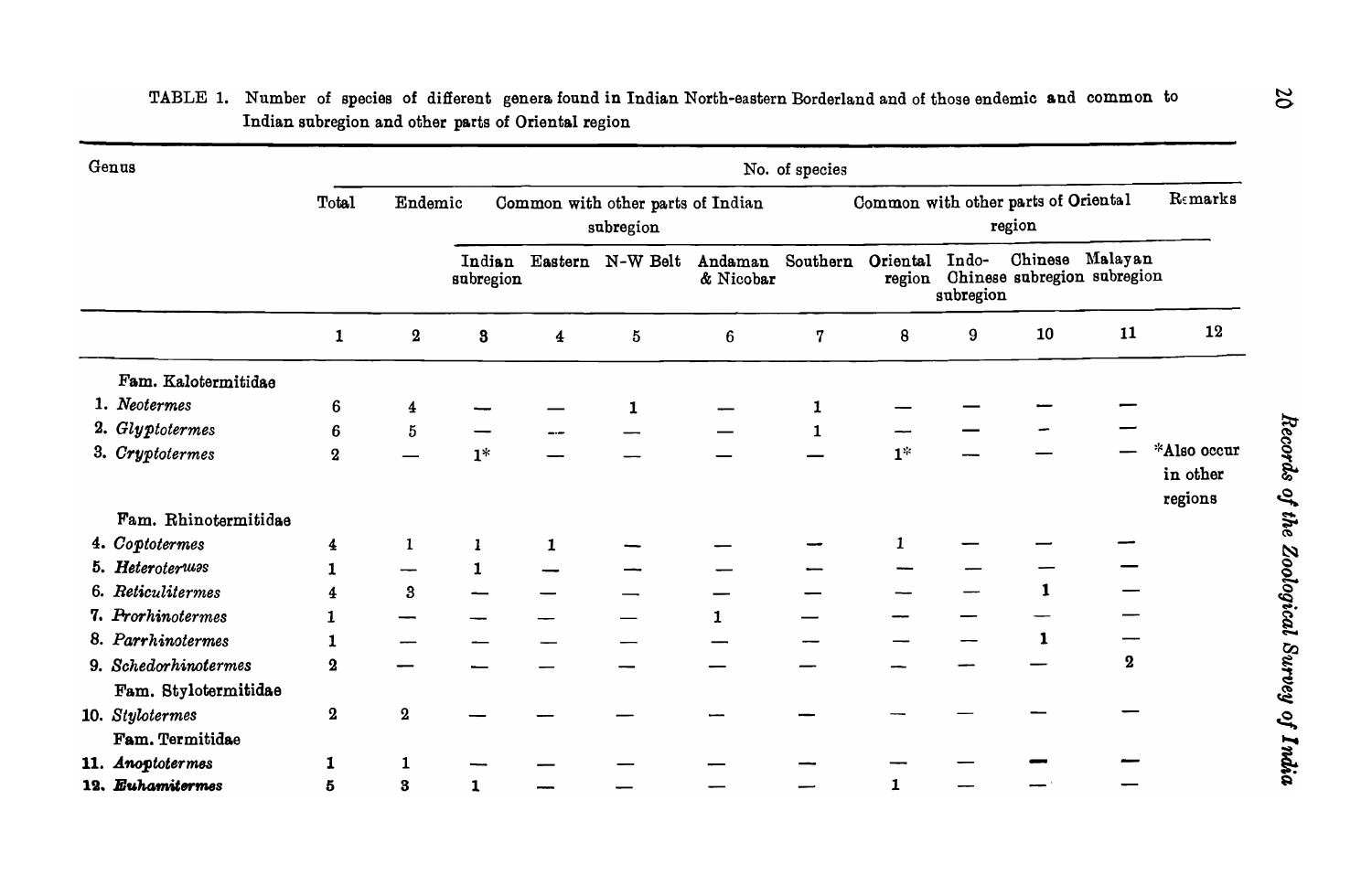| TABLE 1. (Concluded)    |                         |                         |                         |                         |                |                |   |              |                      |       |                                            |
|-------------------------|-------------------------|-------------------------|-------------------------|-------------------------|----------------|----------------|---|--------------|----------------------|-------|--------------------------------------------|
|                         | ${\bf 1}$               | $\bf{2}$                | $\bf{3}$                | $\overline{\mathbf{4}}$ | $\mathfrak{b}$ | $6\phantom{a}$ | 7 | 8            | $\boldsymbol{9}$     | 10    | 12<br>11                                   |
| 13. Synhamitermes       | 1                       |                         | 1                       |                         |                |                |   |              |                      |       |                                            |
| 14. Microcerotermes     | 6                       | $\bf{3}$                |                         |                         | $\mathbf{1}$   |                |   |              | $2*$                 | $2*$  | *Common to<br>both subre-<br>gions         |
| 15. Angulitermes        | $\bf{3}$                | $\bf{3}$                |                         |                         |                |                |   |              |                      |       |                                            |
| 16. Dicuspiditermes     | $\overline{2}$          | ${\bf 2}$               |                         |                         |                |                |   |              |                      |       |                                            |
| 17. Pericapritermes     | 6                       | $\bf{2}$                | $\mathbf{1}$            |                         | $\mathbf{1}$   |                |   | $\bf{2}$     |                      |       |                                            |
| 18. Pseudoca pritermes  | 1                       | 1                       |                         |                         |                |                |   |              |                      |       |                                            |
| 19. Procapritermes      | $\mathbf{1}$            | $\mathbf{1}$            |                         |                         |                |                |   |              |                      |       |                                            |
| 20. Mirocapritermes     | $\bf{2}$                | $\boldsymbol{2}$        |                         |                         |                |                |   |              |                      |       |                                            |
| 21. Malaysiocapritermes | $\mathbf{1}$            | 1                       |                         |                         |                |                |   |              |                      |       |                                            |
| 22. Macrotermes         | 5                       | $\overline{4}$          |                         |                         |                |                |   |              | $\mathbf{1}^{\star}$ | $1*$  | - *Common to<br>both sub-<br>regions       |
| 23. Odontotermes        | 18                      | 7                       | $6\phantom{1}6$         |                         | $\bf{2}$       |                |   |              | $2^+$                | $2^+$ | 1 +same species                            |
| 24. Hypotermes          | $\bf{3}$                | $\mathbf{1}$            |                         |                         |                |                | 1 |              | $1^{\circ}$          |       | 1° °same species                           |
| 25. Microtermes         | $\bf{3}$                | $\mathbf{1}$            | $\overline{\mathbf{2}}$ |                         |                |                |   |              | 1@                   |       | $-$ @Common<br>also to Indian<br>subregion |
| 26. Ancistrotermes      | 1                       |                         |                         |                         |                |                |   | $\mathbf{1}$ |                      |       |                                            |
| 27. Bulbitermes         | 4                       | $\bf{3}$                |                         |                         |                |                |   |              | $\mathbf{1}$         |       |                                            |
| 28. Ahmaditermes        | $\mathbf{1}$            | $\mathbf{1}$            |                         |                         |                |                |   |              |                      |       |                                            |
| 29. Hospitalitermes     | $\overline{\mathbf{4}}$ | $\mathbf{1}$            |                         |                         |                |                |   |              | $\bf{3}$             |       |                                            |
| <b>30.</b> Nasutitermes | 8                       | 8                       |                         |                         |                |                |   |              |                      |       |                                            |
| 31. Aciculitermes       | $\mathbf{1}$            | $\mathbf{1}$            |                         |                         |                |                |   |              |                      |       |                                            |
| Fam. Indotermitidae     |                         |                         |                         |                         |                |                |   |              |                      |       |                                            |
| 32. Indotermes          | $\bf{3}$                | $\overline{\mathbf{2}}$ |                         |                         |                |                |   |              | 1                    |       |                                            |

 $\boldsymbol{\mathfrak{z}}$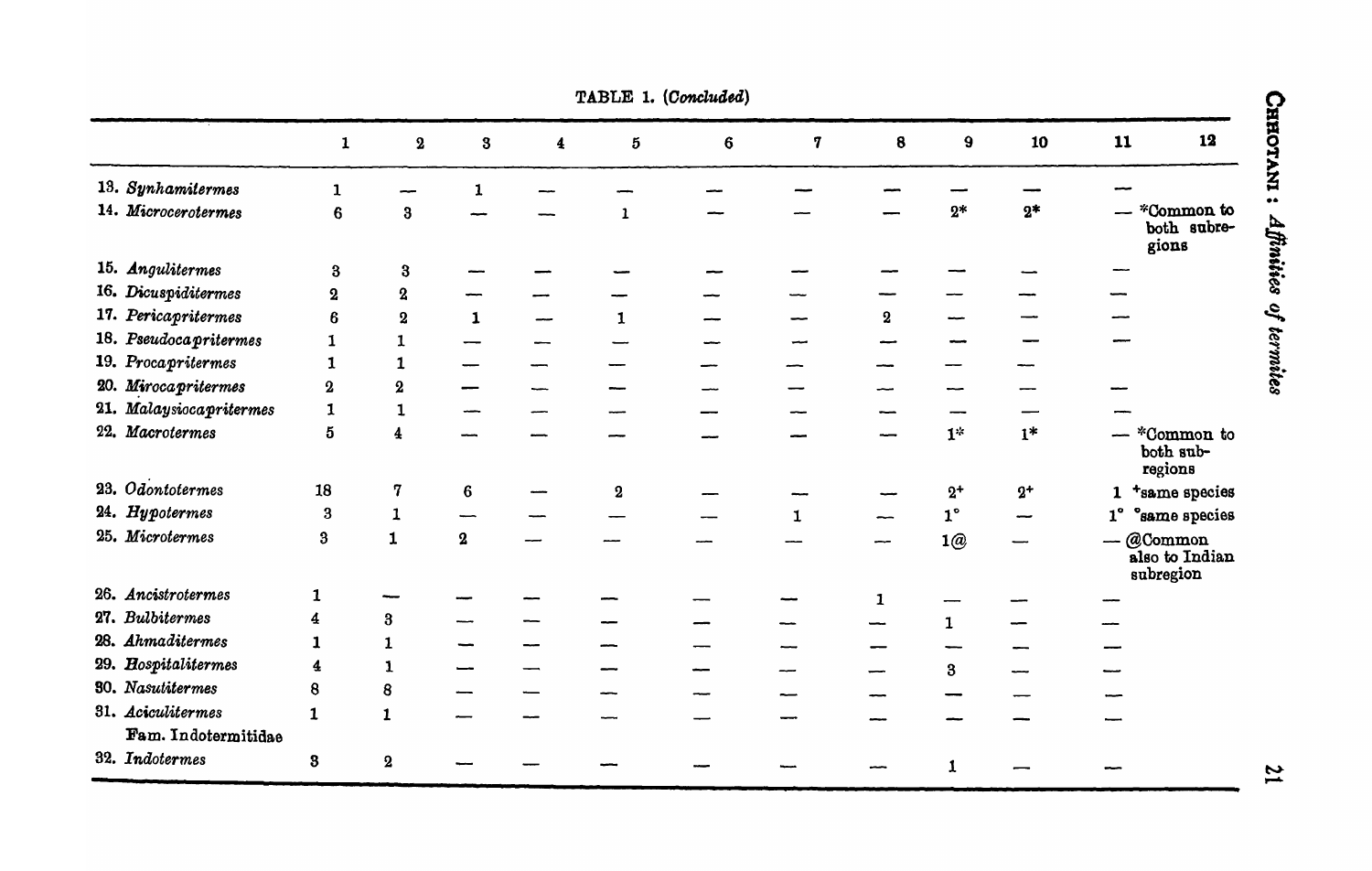Indotermitidae (1 genus, 3 species). The number of species known under each of the 32 genera and of those which are endemic or common with India and other parts of Oriental region is given in table 1. The families Mastotermitidae, Termopsidae, Hodotermitidae and Serritermitidae are not represented.

The family Kalotermitidae is known by genera *Neotermes*, Glypto*termes* and *Oryptotermes.* They are all dry-wood termites and of the six species of *Neotermes*, 4 are endemic to this part, one extends in distribution to North-West to Dehra Dun (U. P., India) and one is common with that from southern India. *Glyptotermes* is represented by 5 endemic forms and one form common with southern India, and *Oryptotermes,*  which are easily transportable, by two very widely distributed species known also from other zoogeographical regions.

Rhinotermitidae, also wood infesting termites, are represented by six genera and 13 species. Of the 4 *Ooptotermes* species, one is endemic, one common with the rest of the Indian subcontinent, one common with eastern India and the remaining portion of the Oriental region, and one extends to eastern India. Heterotermes, reported only by a  $single species (H. *indicola*) from Bangladesh, is also very wide-spread)$ in the Indian region above 16° latitude and extends through Pakistan to Afghanistan. *Reticulitermes* is known from this part by 4 species restricted to colder regions, 3 being endemic and one common with China. This genus is very well represented in China and extends in its distribution only into this part of the Indian subcontinent. *Prorhinotermes* and *Parrkinotermes* are reported by a single species each. The species of the former genus is from southern coastal Bangladesh and is common with that of the Andaman Islands and that of the latter genus from Meghalaya and Arunachal Pradesh, is coomon with China. *Schedorkinotermes* is known by 2 species both of which are common with those from the Malayan subregion.

Stylotermitidae (genus *Stylotermes)* is known by 2 endemic species. The genus, however, is mainly Chinese and extends in its distribution along the base of Himalayas to North-West Himalayas with one species reported from southern India.

Termitidae is represented by 77 species belonging to 21 genera. *Anoplotermes* known by a single species is recorded by Roonwal and Chhotani (1959) form Meghalaya. *Eukamitermes* with 5 species, has 3 endemic forms and one common with central India and one with remaining parts of the Oriental region. The single species of *Synhamitermes* is common with the rest of the Indian continent. *Microcerotermes* with 6 species has 3 endemics, one extending in distribution to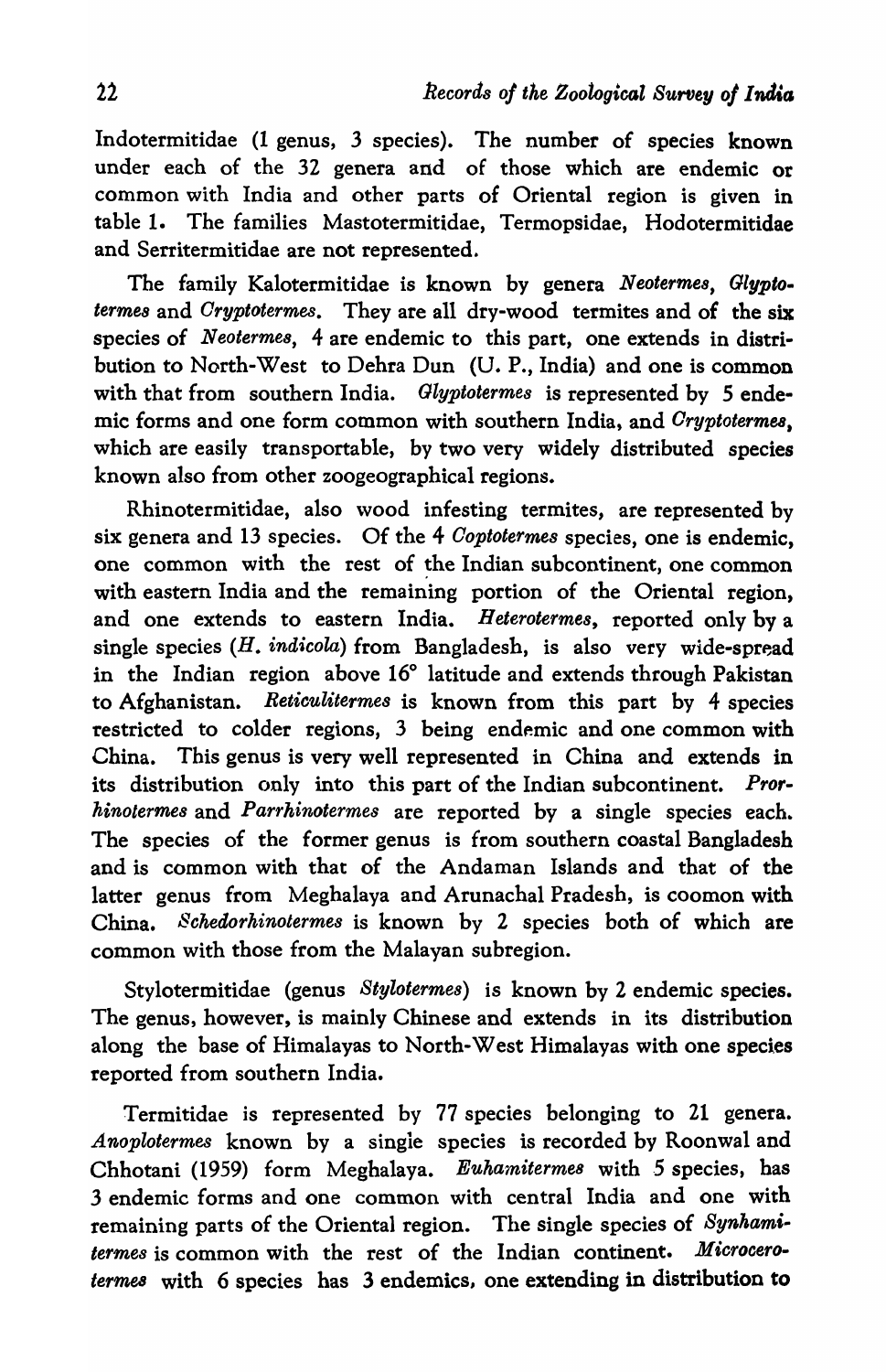N-W Himalaya, and two (same species) are common with Indo-Chinese and Chinese subregions. The species of *Angulitermes* (3), *Dicuspi*ditermes (2), *Pseudocapritermes* (1), *Procapritermes* (1), *Mirocapritermes* (2) and *Malaysiocapritermes* (1) are all endemics and of the 6 *Pericapri- 'erme8* 2 are endemics, one extending in distribution westwards upto Central India and one upto Dehra Dun (N-W Himalaya) and 2 are common with the remaining portion of the Oriental region East of this part. Of the genus *M acrotermes,* 4 species are endemic and one is common to this and Indo-Chinese subregions. *Odontotermes* is the most predominent genus with 18 species, of which 7 being exclusive to this part, 6 common with remaining portion of the whole of the Indian subregion (2 extending in distribution westwards along base of Himalaya), one to be found almost throughout the Oriental region except the Chinese and Malayan subregions, one each is common with Chinese and Malayan subregions and one with Chinese and Indo-Chinese subregions. *Hypotermes* (3 species) is represendted by a species endemic to this part, a species common with southern India and Sri Lanka and another, the third species. is widespread to East of this part in the Oriental region. *Microtermes* also with 3 species has one endemic, one common with rest of Indian subregion and one well spread all over the oriental region except in the Malayan and Chinese subregions. *Ancistrotermes* with a single species is known only from this part of the Indian subregion but otherwise is wide spread in the remaining portion of the Oriental region. Of the nasute termites, *Bulbi- 'ermes* with 4 species, has 3 endemics and a species common with Indo-Chinese subregion (Thailand); *Ahmaditermes* with a single endemic species; *Hospitalitermea* with one endemic and 3 common to this part and Thailand ; and *Nasutiternes* has 8 endemics.

Indotermitidae with the single genus *Indotermes*, is known by 3 species, all exclusive to this part.

### ZOOGEOGRAPHY AND APFINITIES

The Oriental zoogeographicql region has been divided into four subregions, i. e. Indian (India, Sri Lanka, Pakistan, Bangladesh Bhutan, Nepal and Burma), Indo-Chinese (Thailand, Laos, Kampuchea and Vietnam), Chinese (Southern China and Taiwan) and Malayan (Malaysia, Singapore, Indonesia and the Philippines), for showing affinities and distribution of the genera found in the North-eastern borderland of the Indian sub-continent (Table 2).

Of the 21 Kalotermitid genera known from the world and 9 from Oriental Region only 3 primarily cosmotropical genera are reported.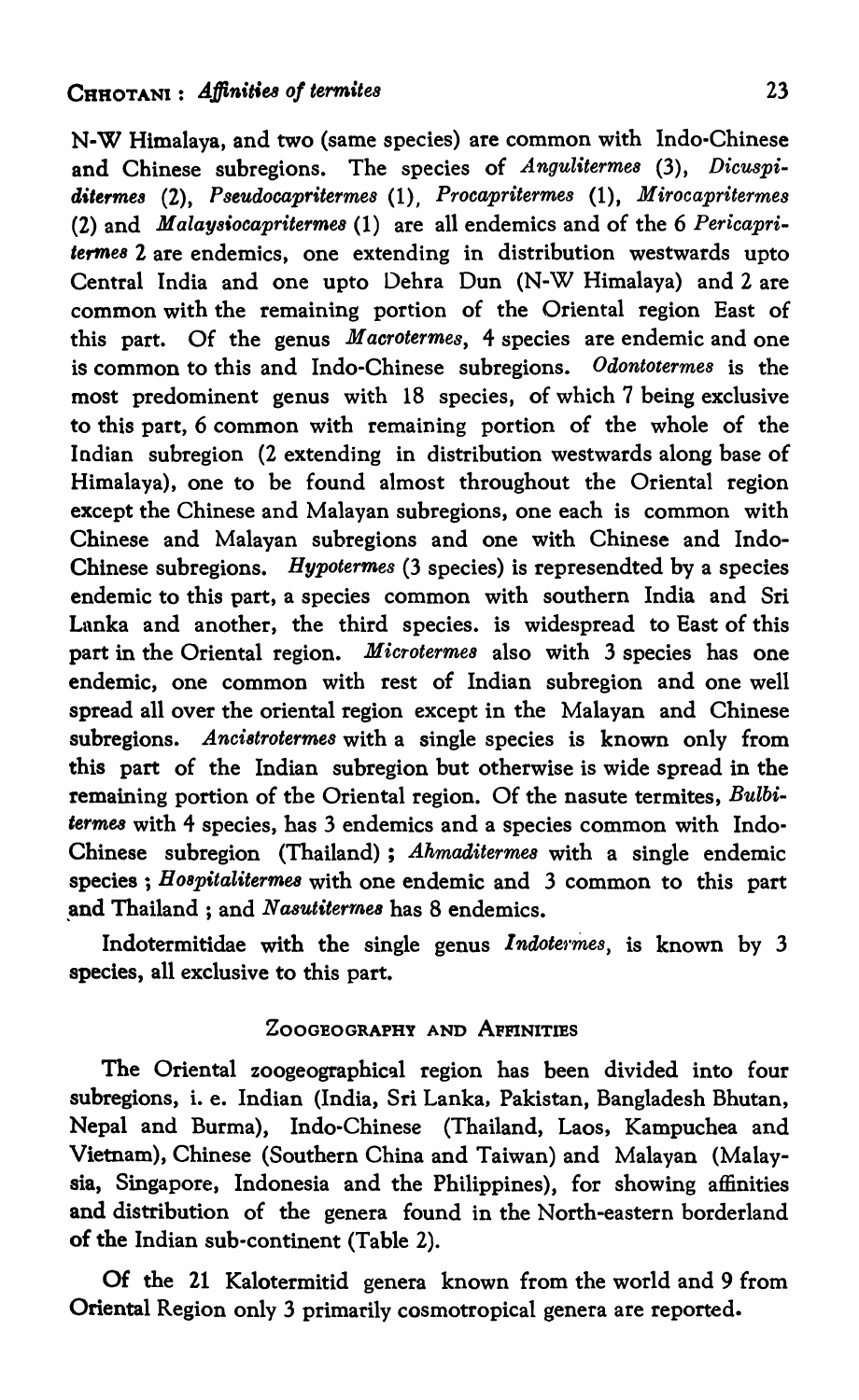The Rhinotermitidae, known by 13 genera from all over the world, is represented by the cosmotropical *Ooptoterme8* and *Heteroterme8,* the essentially palaearctic *Reticulitermes,* the mainly oriental *Parrhinotermes,*  the generally insular and mainly oriental *Prorhinotermes* and *Schedorhinotermes* which is mainly Oriental but is also reported from the Australian, Papuan and Ethiopian regions. The highly competitive and successful genus *Ooptotermes* is very common. *H eterotermes,* otherwise well established in the Indian subregion, is reported only from Khulna in Bangladesh and forms the easternmost limit of distribution of the species  $H$ . *inaicola. Parrhinotermes* is found only in this part and its absence in the main Indian subcontinent shows the western-most limit of this mainly Oriental genus which is otherwise quite well known in the malayan subregion. *Prorkinotermes* confined to islands and coastal regions, has a species reported only from southern coastal Bangladesh and is common with that of Andaman Islands. *Schedorkinotermes* has two species common with the Malayan subregion; it is supposed to have evolved in the Oriental region but its absence from the intervening main Indian subcontinent and presence again in the Ethiopian region is puzzling.

Of the 21 genera of Termitidae found in this part, *Anoplotermes* is confined to this part and *Euhamiterme8,* endemic to the Oriental region, is reported from all the four subregions. The record of *Synhamitermes,*  which is endemic to the Indian subregion, shows the easternmost limit of the genus. *Microcerotermes* which is well established allover the tropics, *Angulitermes* and *Pericapritermes* which are wide spread in the Oriental and Ethiopian regions and the Oriental genera *Dicuspiditerme8, Procapritermes, Pseudocapritermes, Mirocapritermes* and *Malaysiocapritermes* are expected to occur. But a number of genera such as *Eurytermea, Speculitermes, Doonitermes* known from India and also a number of very common genera such as *Globitermes,* which is well established in the Indo-Chinese and Malayan subregions, *Amitermes* which has a wide distribution in the Australian and Ethiopian regions and also reported from N-W India and the Indo-Chinese and Malayan subregions, and *Homallotermes* known from the Malayan and Chinese subregions and southern India, are not to be found here. *Macrotermes* common here and in the East of this part and the Ethiopian zoogeographical region with a species reported from southern India and the eastern coast of Orissa (India) is absent in the remaining portion of the Indian subcontinent, it is rather anamolous in distribution and same is true of *.Ancistrotermes* as it is found here and in further East and in the Ethiopian Region. *Odontotermes* and *Microtermes,* well represented both in the Oriental and Ethiopian zoogeographical regions, are widespread all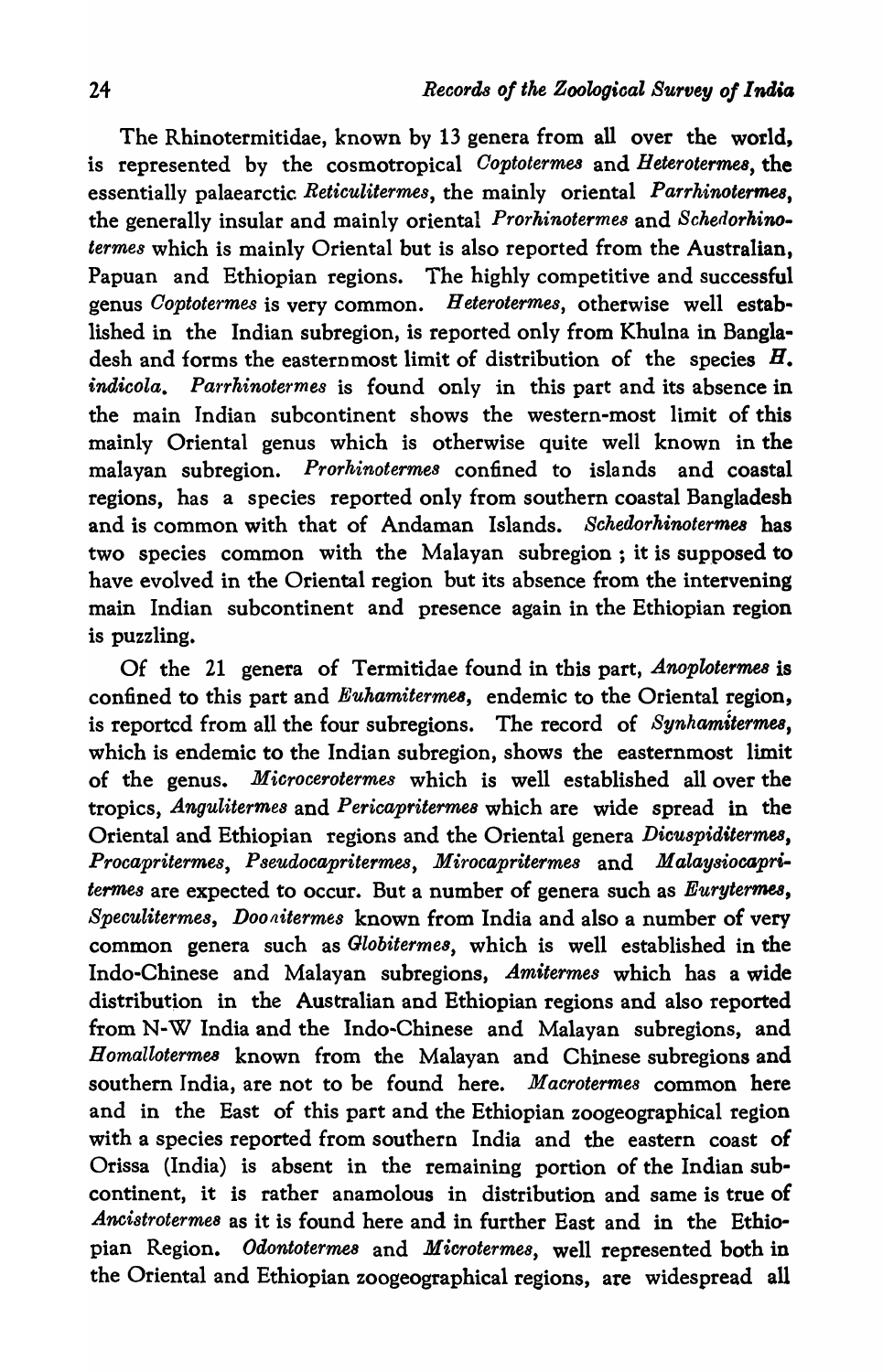# CHHOTANI: Affinities of termites

| Genus |                          |             |                  | Subregions of Oriental Region | Remarks  |                                                                                              |  |
|-------|--------------------------|-------------|------------------|-------------------------------|----------|----------------------------------------------------------------------------------------------|--|
|       |                          | Indian      | Indo-<br>Chinese | <b>Chinese</b>                | Malayan  |                                                                                              |  |
|       | $\mathbf{1}$             | $\bf{2}$    | $\bf{3}$         | 4                             | $\bf{5}$ | 6                                                                                            |  |
|       | Fam. Kalotermitidae      |             |                  |                               |          |                                                                                              |  |
|       | 1. Neotermes             | ┿           | ┿                | ┿                             | $\div$   |                                                                                              |  |
|       | 2. Glyptotermes          | $+$         | ┿                | ┿                             | $\div$   |                                                                                              |  |
|       | 3. Cryptotermes          | $\div$      | ┿                | $+$                           | $+$      |                                                                                              |  |
|       | Fam. Rhinotermitidae     |             |                  |                               |          |                                                                                              |  |
|       | 4. Coptotermes           | ┿           | ┿                | ┿                             | ┿        |                                                                                              |  |
|       | <b>5. Heterotermes</b>   | $+$         |                  |                               | $+$      |                                                                                              |  |
|       | 6. Reticulitermes        | $+$         |                  | ┿                             |          | In Indian subregion only<br>N-E borderland                                                   |  |
|       | 7. Prorhinotermes        | ┿           | $\div$           | $\div$                        | $\div$   | In Indian subregion in<br>southern India, Anda-<br>man & Nicobar Isls. and<br>Sri Lanka also |  |
|       | 8. Parrhinotermes        | $\div$      |                  | ┿                             | $+$      | In Indian subregion only<br>in N-E borderland                                                |  |
|       | 9. Schedorhinotermes     | ┿           | ┿                | ┿                             | $\div$   | Do: and Andaman &<br>Nicobar Isls                                                            |  |
|       | Fam. Stylotermitidae     |             |                  |                               |          |                                                                                              |  |
|       | 10. Stylotermes          | $\div$      |                  | ┿                             | $\div$   | In Indian<br>subregion in<br>N-W India and southern<br>India also                            |  |
|       | Fam. Termitidae          |             |                  |                               |          |                                                                                              |  |
|       | 11. Anoplotermes         | $\bm{+}$    |                  |                               |          | In Indian subregion only<br>in N-E borderland                                                |  |
|       | 12. Euhamitermes         | ┿           | ╈                | ┿                             | $\div$   |                                                                                              |  |
|       | 18. Synhamitermes        | ┿           |                  |                               |          |                                                                                              |  |
|       | 14. Microcerotermes      | ┿           | $\div$           | ┿                             | ┿        |                                                                                              |  |
|       | 15. Angulitermes         | ┿           |                  |                               |          |                                                                                              |  |
|       | 16. Dicuspiditermes      | $\div$      | $\div$           | $+$                           | ┿        |                                                                                              |  |
|       | 17. Pericapritermes      | $\div$      | ┿                | $\div$                        | $\div$   |                                                                                              |  |
|       | 18. Pseudocapritermes    | $\mathbf +$ | $\mathbf +$      |                               | $+$      | In Indian subregion in<br>southern India also                                                |  |
|       | 19. Procapritermes       | $\div$      |                  | ┿                             | $\div$   | In Indian subregion only<br>in N-E borderland                                                |  |
|       | 20. Miroca pritermes     | ╈           | ┿                | ┿                             | ╈        | $-Do-$                                                                                       |  |
|       | 21. Malaysioca pritermes | $\div$      | ┿                |                               | $\div$   | $-Do-$                                                                                       |  |
|       | 22. Macrotermes          | $\div$      | ┿                | $\bm{+}$                      | ┿        | In Indian<br>subregion in<br>southern India and east-                                        |  |

TABLE 2. Distribution of Indian North-eastern Borderland termites in different subregions of Oriental Region

ern coastal Orissa also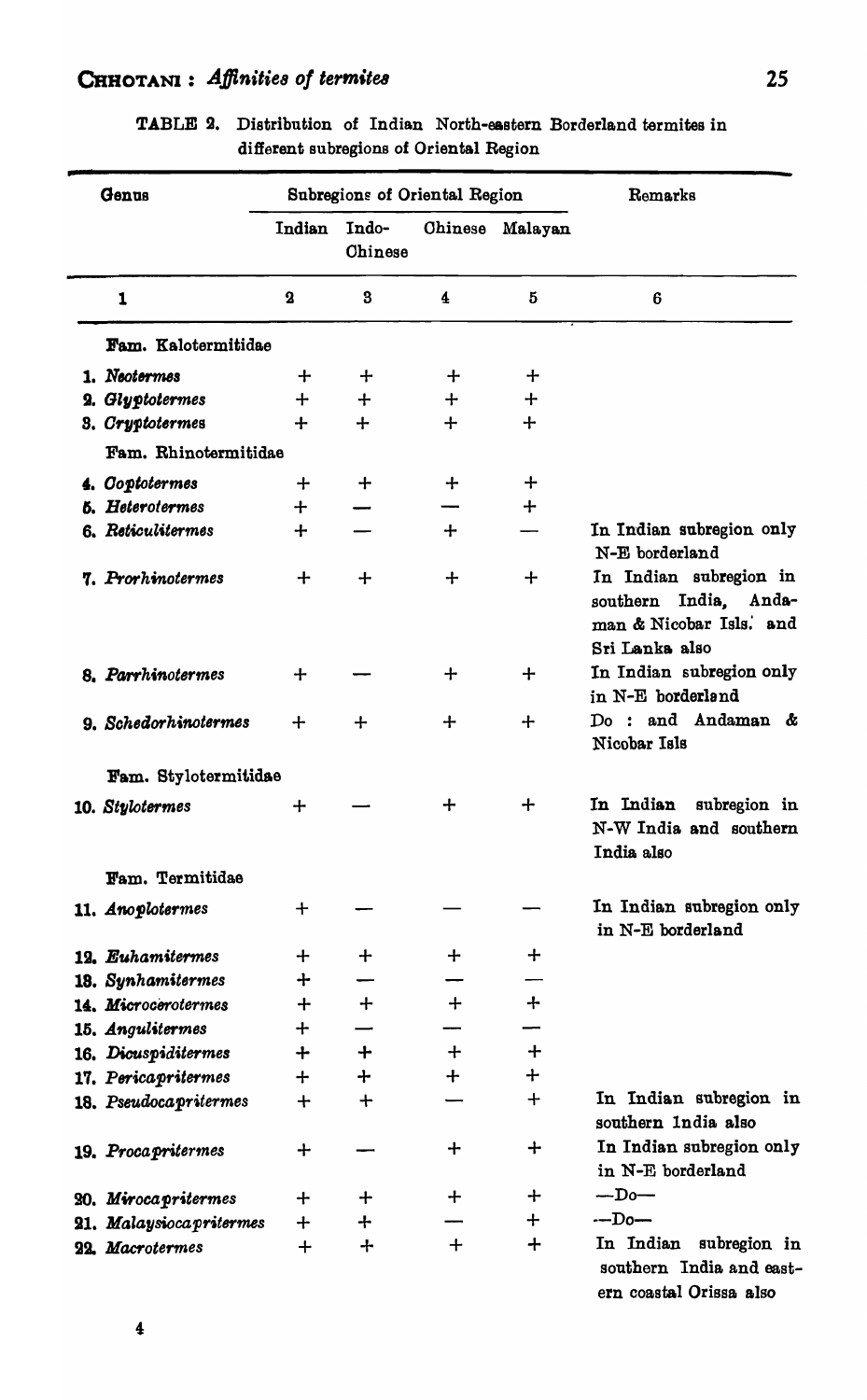| $\mathbf{1}$        | $\bf{2}$ | 3      | 4      | 5      | 6                                                                                                    |
|---------------------|----------|--------|--------|--------|------------------------------------------------------------------------------------------------------|
| 23. Odontotermes    | ┿        | $\div$ | ┿      | $\div$ |                                                                                                      |
| 24. Hypotermes      | $\div$   | $\div$ | $+$    | ┿      | In Indian subregion in<br>southern India and Sri<br>Lanka also                                       |
| 25. Microtermes     | $\div$   | ┿      |        | $\div$ |                                                                                                      |
| 26. Ancistrotermes  | ┿        | $+$    | $+$    | $\div$ | In Indian subregion only<br>in N-E borderland                                                        |
| 27. Bulbitermes     | $\div$   | $\div$ |        | $\div$ | $-Do-$                                                                                               |
| 28. Ahmaditermes    | $+$      | $+$    | $\div$ |        | $-Do-$                                                                                               |
| 29. Hospitalitermes | ╈        | $+$    | $\div$ | $\div$ | In Indian<br>region<br>in<br>Andaman & Nicobar Is-<br>lands, southern<br>India<br>and Sri Lanka also |
| 30. Nasutitermes    | $\div$   | ╈      | ┿      | ┿      |                                                                                                      |
| 31. Aciculitermes   | $\div$   | $\div$ |        | ┿      | In Indian region only in<br>N-E borderland                                                           |
| Fam. Indotermitidae |          |        |        |        |                                                                                                      |
| 32. Indotermes      | ┿        | ┿      | $\div$ |        | In Indian region only in<br>N-E borderland                                                           |

TABLE 2. (Concluded)

through the Orient. Hypotermes is found here and in East of this part and in southern India and Sri Lanka but is absent in the remaining part of the Indian subregion, this is an another anomally in distribution.

This part of the Indian subcontinent is the westernmost limit of Bulbitermes, Ahmaditermes and Aciculitermes, Nasutitermes, a cosmotropical genus, is of course expected to be found and the *Hospitalitermes* distribution in the Indian subregion is somewhat similar to that of Hypotermes. A number of nasute genera found in the Indo-Chinese and Malayan subregion have restricted distributions and do not occur here.

The Indotermitidae is known from this part, Thailand and Yunnan and Hainan (southern China) and is essentially Oriental.

#### DISCUSSION

From the above data of distribution it is observed that none of the genera are endemic to the North-eastern Borderland of the Indian region; out of the 109 species recorded as many as 63 (i. e. 57.8 per cent) are endemic. In respect of the termite fauna of remaining part of the Indian subcontinent, 14 species are common to rest of the Indian subregion, 2 to eastern India, 5 to North-West belt along base of Himalaya, one to the Andaman Islands and 3 to southern India, alone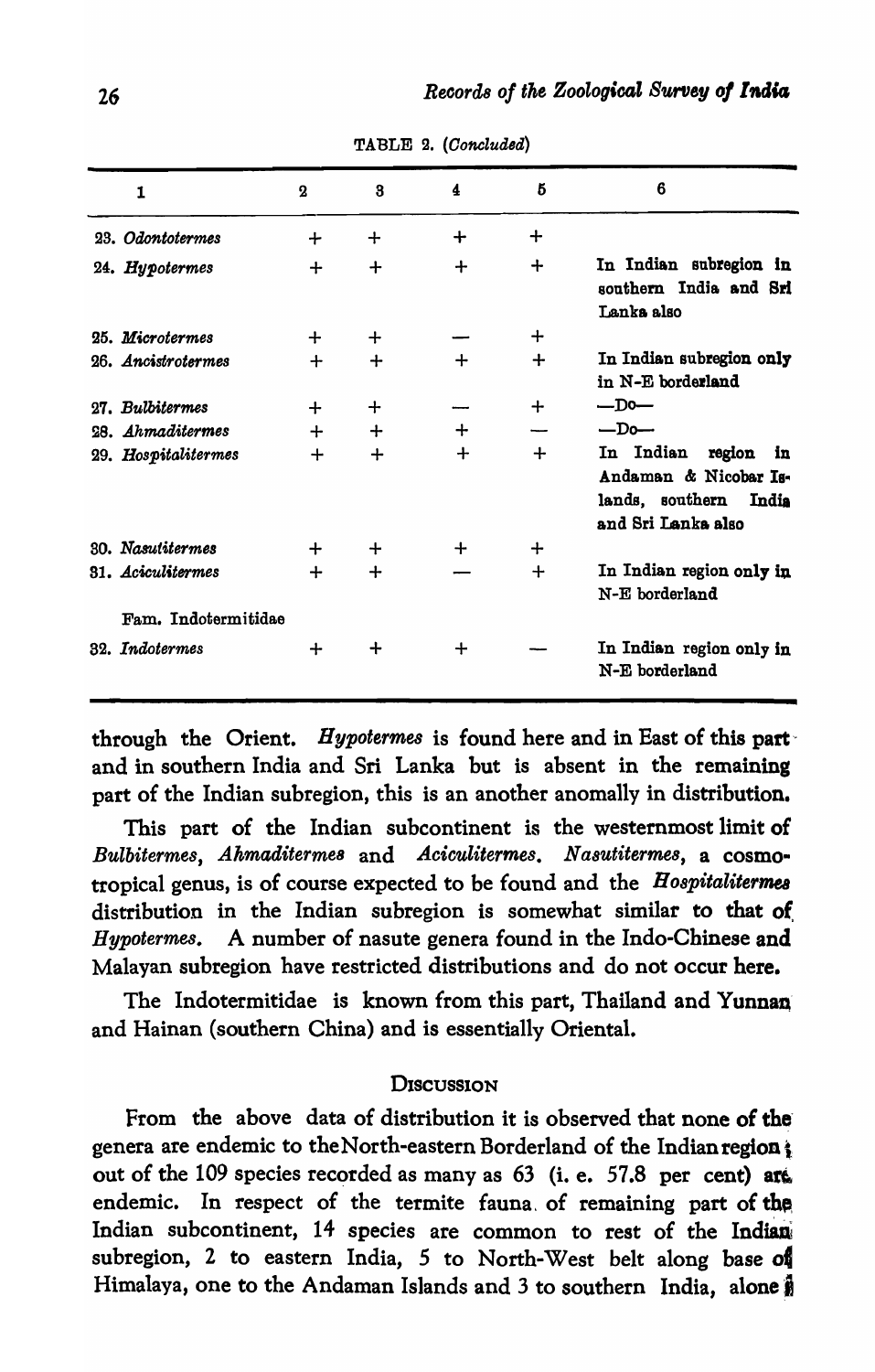and in respect of the remaining parts of the Oriental zoogeographical region, 6 species are common to whole of the region, 12 to Indo-Chinese, 7 to Chinese and 4 to Malayan, subregions. The absence of *Schedorhinotermes* (Rhinotermitidae) and *Ancistrotermes* (Termitidae: Macrotermitinae) in the remaining parts of the Indian subregion and the absence of *Bomallotermes, Pseudocapriterme8* and *Procapriterme8*  (Termitidae : Termitinae), *Macrotermes* and *Bypotermes* (Termitidae: Macrotermitinae) and *Hospitalitermes* (Termitidae : Nasutitermitinae) in the remaining portion of the Indian subregion except southern India and also Sri Lanka and the presence especially of *Homallotermes, Pseudocapriterme8* and *Procapritermes* in the western portion of southern India are some of the anomalies in the distribution of these genera. In explanation of this, it may be mentioned that *Schedorkinotermes* and *Macrotermes* had a continuous distribution through the Indian subcontinent to the Ethiopian zoogeographical region, and *Homallotermes, Pseudocapritermes, Procapritermes, Hypotermes* and *Hospitalitermes* got distributed through this part to southern India and including Sri Lanka for *Hypotermes* and *H08pitalitermes.* It may be inferred that this Northeastern Boderland has been an important passage for to and fro transit of termites and that the flow of fauna has been through this part and in two directions one along the base of Himalaya and the other southwards; similarly from North-West some elements diverged southwards and some through this passage further East and South-east as suggested by Kurup (1974) for mammals and Mani (1974).

Chhotani (1975a, 1977 and in press) has discussed the origin and distribution of Oriental genera in some detail. It may, however, be added that the present-day distribution suggests a probable continuity 'of tropical rain-forest conditions and that the discontinuous distribution is due to subsequent ecological changes. Since a number of genera and species are endemic to this part and further South-East, this region can be termed as a favourable seat of evolution for termites. High degree of endmicity, indicative of high rate of speciation, as suggested by Roonwal & Chhotani (1965) for termites of Assam region, is due to (i) favourable ecological conditions i. e., dense evergreen forests and (ii) low migration pressure due to ecological discontinuity to the West of this region and high ranges and valleys which restrict the movement of certain termites cutting them into small and medium sized populations confind to some pockets.

#### **SUMMARY**

The North-eastern borderland of the Indian subcontinent includes the north-eastern states in the Indian Union and also Bangladesh,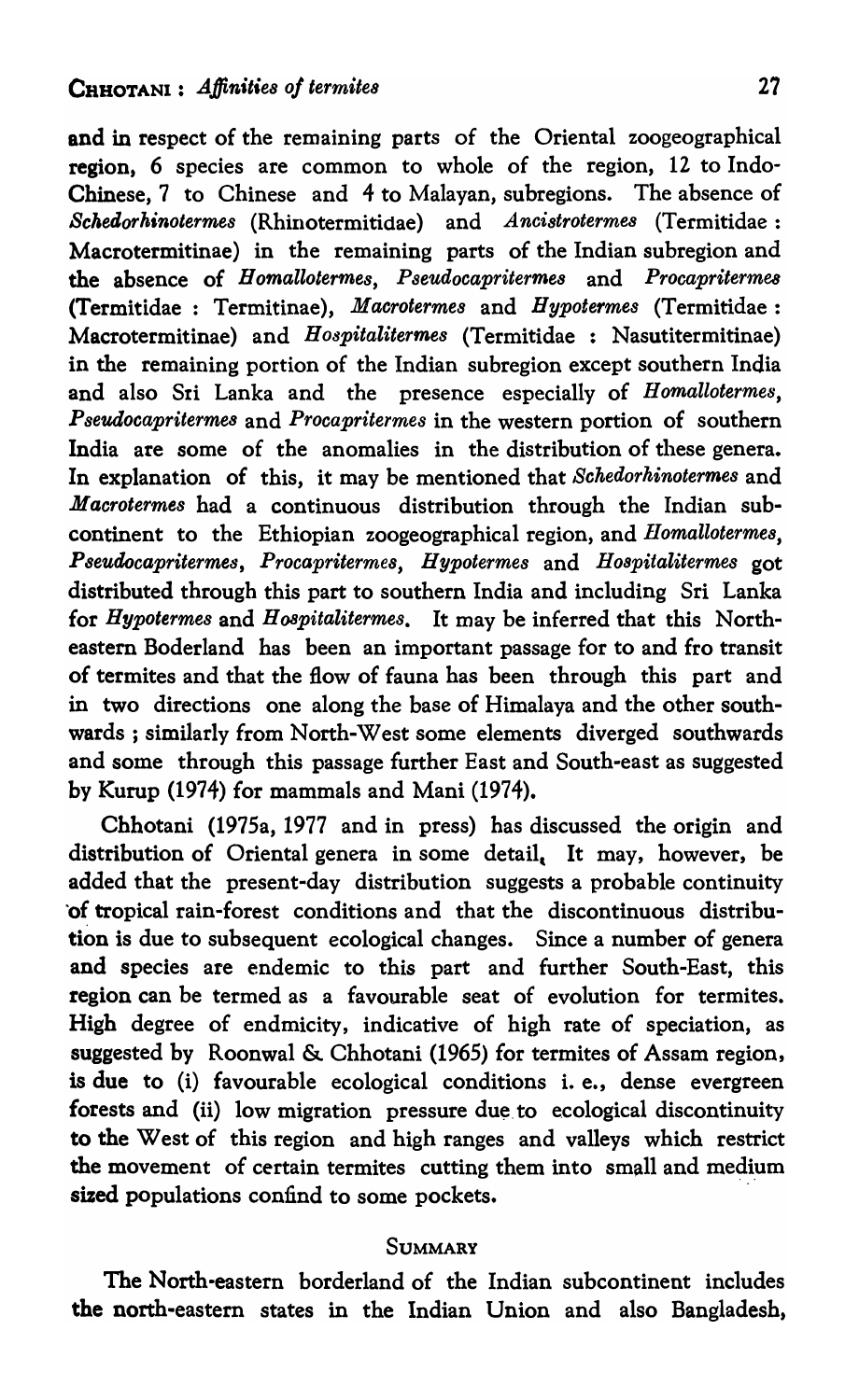Bhutan and northern Burma. Termites of this part are known by 109 species belonging to 32 genera distributed in the families Kalotermitidae, Rhinotermitidae, Stylotermitidae, Termitidae and Indotermitidae. The distribution and zoogeography of these termites and their affinities with those from the other parts of the Oriental zoogeographical region are discussed. It is suggested that through this part of the Indian subcontinent there has been to and fro transit of termites, that this part and the area further East and South-east of it can be termed as a favourable seat of evolution for termites since a number of species and genera are endemic to this region and that discontinuous distribution of certain genera is due to subsequent changes.

#### ACKNOWLEDGEMENTS

The author is very grateful to Dr. B. K. Tikader, former Director, Zoological Survey of India for constant encouragements in his work on termites and to Dr. M. L. Roonwal, the well known termitologist for very kindly going through the rnanuscript and giving useful suggestions for improvement of the paper.

#### **REFERENCES**

- AKHTAR, M. S. 1975. Taxonomy and zoogeography of the termites (Isoptera) of Bangladesh. *Bull. Dep. Zool. Punjab Univ.* (N. S.), Art. 7 : 1-200.
- CHHOTANI, O. B. 1975. A new species of *Eukamitermes* and hitherto unknown imago of *Na8utitermes garoen8is* Roonwal &. Chhotani from Assam Region (Isoptera: Termitidae). *Oriental Insects*, 12: 149-155.
- CHHOTANI, O. B. 1975a. Kalotermitidae of the Oriental Region, its distribution and zoogeography. *Zool. Anz.,* 193 (1/2) : 111-124.
- CHHOTANI, O. B. 1976. Report on a collection of termites from' Tripura, eastern India.-New8l. *zool. Surv. India.,* 2 (1) : 12-13.
- CHHOTANI, O. B. 1977. Distribution and zoogeography of the oriental termites of families Termopsidae, Hodotermitidae, Styloter- -mitidae and Rhinotermitidae. *Proe. VIII Int. Gong. 1. U. S. B.l.*  (Sept. 1977) : 116-117.
- CHHOTANI, O. B. In press. Distribution and zoogeography of oriental Termitidae (Isoptera). Rec. Zool. Surv. India.
- CHHOTANI, O. B. AND BOSE, G. 1985. Insecta: Isoptera. In: Fauna of Namdapha: Arunachal Pradesh) 'A proposed Biosphere Reserve.' *Ree. zool. Surv. I Mia,* 82 (1-4) : 53-60.